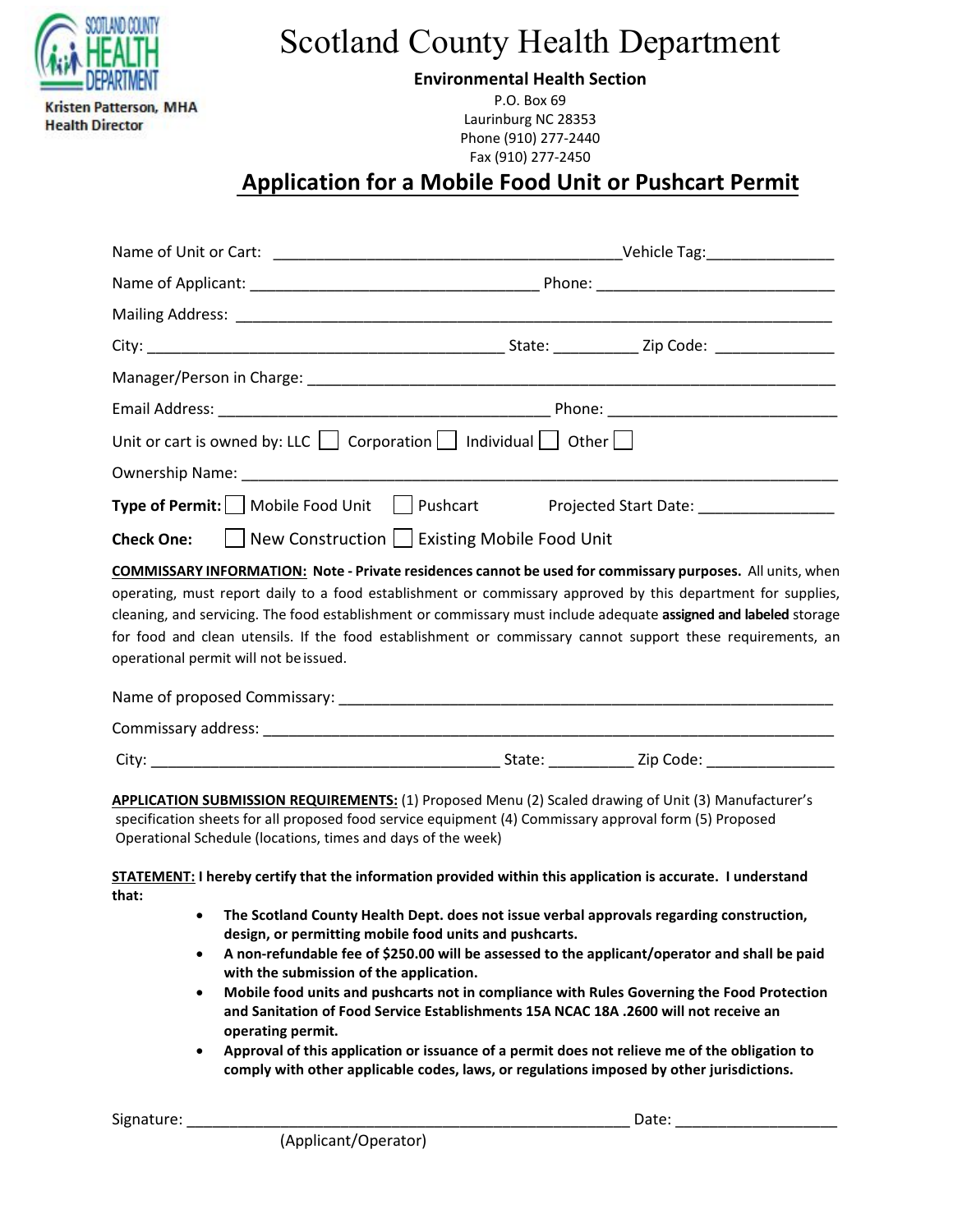## **List all food service equipment and attach copies of manufacturer specifications for:**

| storage. (Beverages, cans/bottles, may be stored in coolers and only Pushcarts may use approved coolers<br>with ice for food) |                                                                                                                                                                                                                                                                         |  |  |
|-------------------------------------------------------------------------------------------------------------------------------|-------------------------------------------------------------------------------------------------------------------------------------------------------------------------------------------------------------------------------------------------------------------------|--|--|
|                                                                                                                               |                                                                                                                                                                                                                                                                         |  |  |
|                                                                                                                               |                                                                                                                                                                                                                                                                         |  |  |
|                                                                                                                               |                                                                                                                                                                                                                                                                         |  |  |
|                                                                                                                               | <b>COOKING EQUIPMENT</b> - Flat top grill, fryer, oven, convection/microwave, panini press, toaster                                                                                                                                                                     |  |  |
|                                                                                                                               |                                                                                                                                                                                                                                                                         |  |  |
|                                                                                                                               | <b>FIRE SUPPRESSION:</b>                                                                                                                                                                                                                                                |  |  |
|                                                                                                                               | Is there a ventilation hood system installed? $YES$ NO                                                                                                                                                                                                                  |  |  |
|                                                                                                                               | If yes, is there a continuous flue with exhaust fan to the exterior of the truck? YES $\Box$<br>NO L                                                                                                                                                                    |  |  |
|                                                                                                                               | YES <sub>N</sub> NO<br>Is there a fire extinguisher?<br>$K$ $\Box$<br>If yes, what type is it? (Check all that apply) $ABC$                                                                                                                                             |  |  |
|                                                                                                                               |                                                                                                                                                                                                                                                                         |  |  |
|                                                                                                                               |                                                                                                                                                                                                                                                                         |  |  |
|                                                                                                                               | Note: An approved ventilation hood system with removable filters and exhaust fan is required over                                                                                                                                                                       |  |  |
|                                                                                                                               |                                                                                                                                                                                                                                                                         |  |  |
|                                                                                                                               | all fryers, flat top grills and cooking equipment to prevent grease build up. As a safety provision we                                                                                                                                                                  |  |  |
|                                                                                                                               |                                                                                                                                                                                                                                                                         |  |  |
|                                                                                                                               | recommend an LP-gas piping inspection be completed by NC Dept of Agriculture before a permit is                                                                                                                                                                         |  |  |
|                                                                                                                               | issued. It is recommended that all gas line piping be installed underneath the floor to cooking                                                                                                                                                                         |  |  |
|                                                                                                                               | equipment. See website https://www.ncmhtd.com/NCDACS/Standards/FoodTruck                                                                                                                                                                                                |  |  |
|                                                                                                                               |                                                                                                                                                                                                                                                                         |  |  |
|                                                                                                                               | (specify: full or single doors), heat lamp, coffee urn, cambro unit. Cambro units may be used for                                                                                                                                                                       |  |  |
|                                                                                                                               |                                                                                                                                                                                                                                                                         |  |  |
|                                                                                                                               | maintain food at least 135F.                                                                                                                                                                                                                                            |  |  |
|                                                                                                                               |                                                                                                                                                                                                                                                                         |  |  |
|                                                                                                                               |                                                                                                                                                                                                                                                                         |  |  |
|                                                                                                                               |                                                                                                                                                                                                                                                                         |  |  |
|                                                                                                                               | HOT HOLDING FOOD AND BEVERAGE EQUIPMENT - steam table (Include # of wells), hot hold cabinet<br>transportation only, once on location, a plug in electric/gas steam table or hot hold unit shall be used to<br>UTENSIL/WAREWASHING EQUIPMENT (PUSH CART IF APPLICABLE): |  |  |
|                                                                                                                               | Number of Compartments of Utensil sink:                                                                                                                                                                                                                                 |  |  |
|                                                                                                                               | Size of compartment (Length x Width x Depth) x x x x x x<br>inches                                                                                                                                                                                                      |  |  |
|                                                                                                                               | NOTE: Your largest utensil/pot/pan is required to fit in all the sink compartments.                                                                                                                                                                                     |  |  |
|                                                                                                                               | Will utensils be washed during operating hours of the unit? $YES$<br>NO I                                                                                                                                                                                               |  |  |
|                                                                                                                               | What type of Sanitization will be used? (check one) Chlorine     QUAT                                                                                                                                                                                                   |  |  |
|                                                                                                                               | NOTE: Drainboards for dirty and clean utensil areas are required. If the sink does not have                                                                                                                                                                             |  |  |

#### **6. HAND WASH SINK**

 At least 1 hand sink is required: submit a manufacturer specification sheet for the hand sink. **NOTE:** Custom- built sinks or using food pans may not be approved. Splash guards may be needed If there is not at least 12 inches of separation from food, work or storage areas.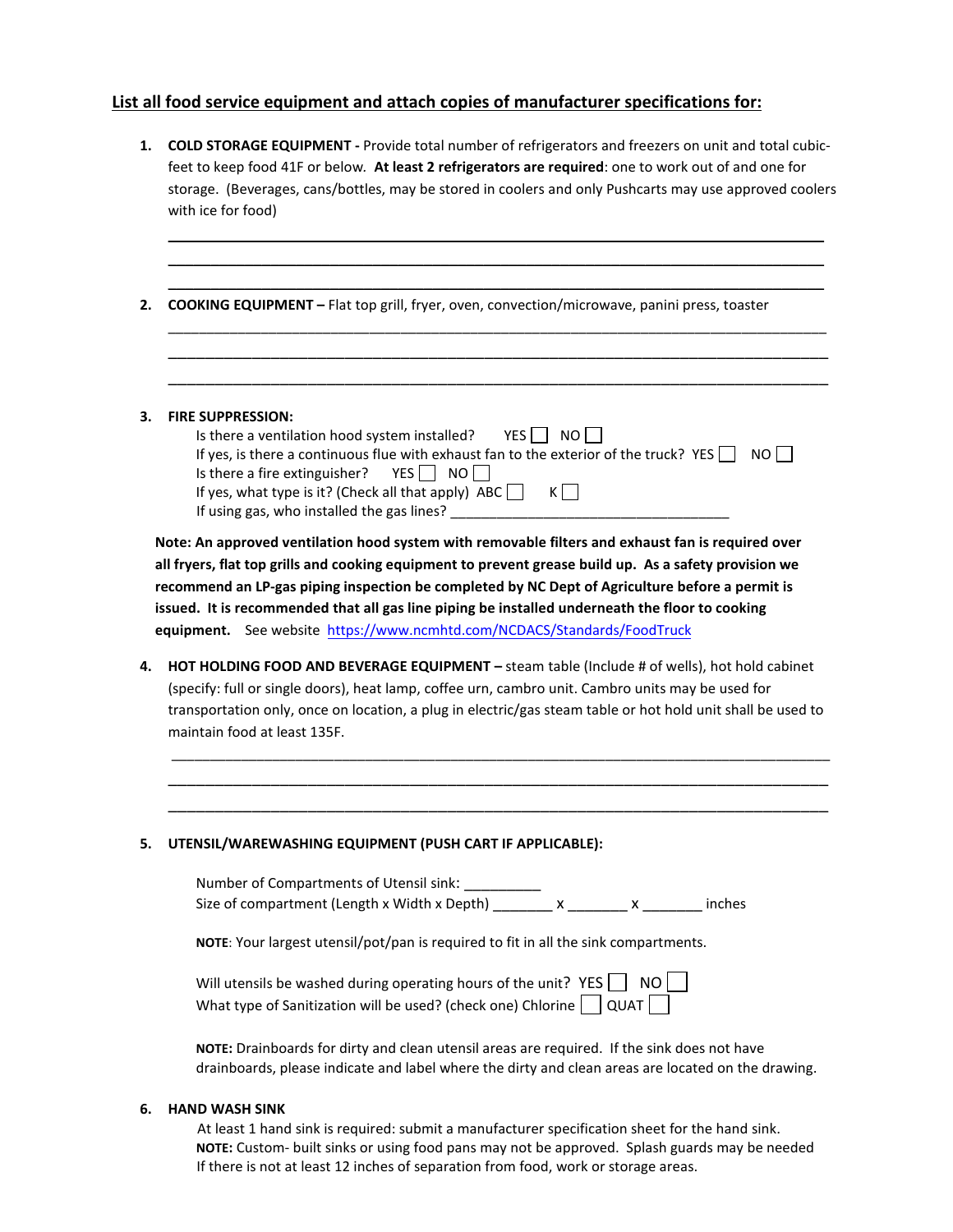#### **7. FRESH/POTABLE WATER TANK AND WATER PUMP (PUSH CART IF APPLICABLE)**

Size (Length x Width x Depth) of Fresh Water Tank:

 $x = x$   $x = 0.0043 =$  gallons Capacity \_\_\_\_\_\_\_\_\_\_ gallons (minimum tank size is 30 gallons)

Construction Material:

Do you have an approved drinking water hose to fill fresh water tank? YES  $\Box$  NO  $\Box$ 

How and where will approved drinking water hose be stored between uses?

Attached Product Specification Sheet for Water Pump. On demand pump is required. **At time of permitting, you must be able to demonstrate ability to fill fresh water tank properly.**

\_\_\_\_\_\_\_\_\_\_\_\_\_\_\_\_\_\_\_\_\_\_\_\_\_\_\_\_\_\_\_\_\_\_\_\_\_\_\_\_\_\_\_\_\_\_\_\_\_\_\_\_\_\_\_\_\_\_\_\_\_\_\_\_\_\_\_\_\_\_\_\_\_\_\_\_\_\_\_\_\_\_\_ \_\_\_\_\_\_\_\_\_\_\_\_\_\_\_\_\_\_\_\_\_\_\_\_\_\_\_\_\_\_\_\_\_\_\_\_\_\_\_\_\_\_\_\_\_\_\_\_\_\_\_\_\_\_\_\_\_\_\_\_\_\_\_\_\_\_\_\_\_\_\_\_\_\_\_\_\_\_\_\_\_\_\_

#### **8. WASTE WATER TANK (PUSH CART IF APPLICABLE)**

Size (Length x Width x Depth) of Waste Water Tank:

 $x_1 x_2 x_3 x_4 x_5 x_6 x_7 x_7 x_8 x_9 x_9 x_1 x_1 x_2 x_3 x_4 x_5 x_6 x_7 x_8 x_9 x_1 x_1 x_2 x_3 x_4 x_5 x_6 x_7 x_1 x_2 x_3 x_4 x_5 x_6 x_6 x_7 x_8 x_9 x_1 x_2 x_3 x_4 x_5 x_6 x_6 x_7 x_8 x_9 x_1 x_2 x_3 x_4 x_5 x_6 x_7 x_8 x_9 x_1 x_2 x_3 x_4 x_4 x_5 x_6 x_7 x_8 x_9 x_1 x_2 x_3 x_4 x_4 x$ 

Capacity \_\_\_\_\_\_\_\_\_\_ gallons (Waste tank must be 15% larger than fresh water tank) Construction Material:

Waste water outlet connection shall be lower than the water inlet to prevent possible contamination of the fresh water system.

The waste water outlet connection shall be a different size and type than the fresh water connection. Is there a valve to drain plumbing lines for winterization?  $YES$  NO $\Box$ 

**At time of permitting, you must be able to demonstrate discharge of waste water properly.**

#### **9. WATER HEATER (PUSH CART IF APPLICABLE)**

| Check One: Tankless            | Storage Tank |
|--------------------------------|--------------|
| If Storage Tank type: Capacity | (gallons)    |
| Recovery Rate:                 |              |
| Make:                          |              |
| Model Number:                  |              |

#### **10. FINISHES - MUST BE SMOOTH, NONABSORBENT AND EASILY CLEANABLE (NOT APPLICABLE TO PUSH CARTS)**

| Floors   |  |
|----------|--|
| Walls:   |  |
| Ceiling: |  |

#### **11. ELECTRICAL**

Generator Manufacturer: \_\_\_\_\_\_\_\_\_\_\_\_\_\_\_\_\_\_\_\_\_\_\_\_\_\_\_\_\_\_\_\_\_\_\_\_\_\_\_\_\_\_\_\_\_\_\_\_

Generator Model:

**NOTE:** The generator shall be capable of powering all electrical items on the unit. See the wattage work sheet to help in sizing the generator. A generator or power inverter is required to maintain constant power to the refrigerators/freezers anytime food is transported.

How will refrigeration be maintained during transit? Number of electrical outlets:

Are all electrical lines protected/shielded? YES  $\lceil$ Are the lights shielded or shatterproof? YES Does the unit have an Air Conditioner? YES

| NΟ |
|----|
| NO |
| NO |
|    |

\_\_\_\_\_\_\_\_\_\_\_\_\_\_\_\_\_\_\_\_\_\_\_\_\_\_\_\_\_\_\_\_\_\_\_\_\_\_\_\_\_\_\_\_\_\_\_\_\_\_\_\_\_\_\_\_\_\_\_\_\_\_\_\_\_\_\_\_\_\_\_\_\_\_\_\_\_\_\_

### **12. DRY STORAGE –** Describe the number and location of shelving for:

Single service items (paper products: plates, cups, etc.): \_\_\_\_\_\_\_\_\_\_\_\_\_\_\_\_\_\_\_\_\_

\_\_\_\_\_\_\_\_\_\_\_\_\_\_\_\_\_\_\_\_\_\_\_\_\_\_\_\_\_\_\_\_\_\_\_\_\_\_\_\_\_\_\_\_\_\_\_\_\_\_\_\_\_\_\_\_\_\_\_\_\_\_\_\_\_\_\_\_\_\_\_\_\_\_\_\_\_\_\_ Food (Bread, condiments, etc.): \_\_\_\_\_\_\_\_\_\_\_\_\_\_\_\_\_\_\_\_\_\_\_\_\_\_\_\_\_\_\_\_\_\_\_\_\_\_\_\_\_\_\_\_\_\_\_\_\_\_\_\_\_ \_\_\_\_\_\_\_\_\_\_\_\_\_\_\_\_\_\_\_\_\_\_\_\_\_\_\_\_\_\_\_\_\_\_\_\_\_\_\_\_\_\_\_\_\_\_\_\_\_\_\_\_\_\_\_\_\_\_\_\_\_\_\_\_\_\_\_\_\_\_\_\_\_\_\_\_\_\_\_ Chemicals:  $\Box$ 

\_\_\_\_\_\_\_\_\_\_\_\_\_\_\_\_\_\_\_\_\_\_\_\_\_\_\_\_\_\_\_\_\_\_\_\_\_\_\_\_\_\_\_\_\_\_\_\_\_\_\_\_\_\_\_\_\_\_\_\_\_\_\_\_\_\_\_\_\_\_\_\_\_\_\_\_\_\_\_

Employee Personal Items: \_\_\_\_\_\_\_\_\_\_\_\_\_\_\_\_\_\_\_\_\_\_\_\_\_\_\_\_\_\_\_\_\_\_\_\_\_\_\_\_\_\_\_\_\_\_\_\_\_\_\_\_\_\_\_\_\_